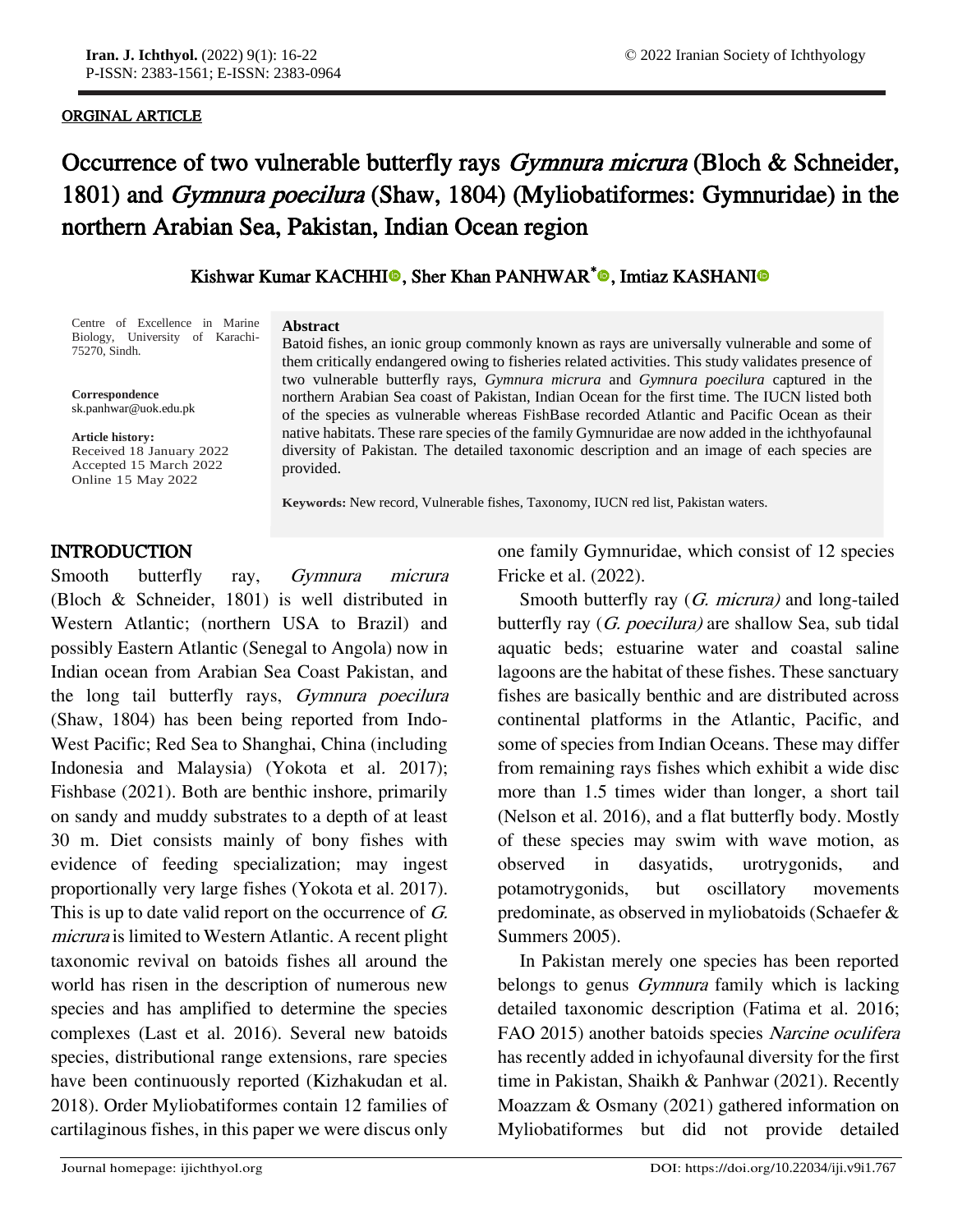information. This study aims to provide detailed taxonomic description and validate presence of two vulnerable ray species sampled from commercial catches at Gwadar and Pasni, Balochistan.

# Species descriptions

# Gymnura micrura (Bloch & Schneider, 1801)

Smooth butterfly ray belongs to family Gymnuridae inhabitation marine, brackish and demersal waters at the depth of 55m. This species is distributed from Southwestern Atlantic: Venezuela, including Trinidad and Tobago, to Brazil (Fishbase 2021). It is now reported for the first time from Indian Ocean, Arabian Sea coast of Pakistan. Body shape broad, diamondshaped with a very short tail lacking a dorsal spine (Smith, 1997). Tail with five irregular black and white pairs of clear dots (Personal Investigation) showing clear distinguished from Gymnura poecilura and others species of this genus, which was reported from Indian Ocean, but Gymnura micrura reported from first time in this area. Snout protruding with mouth about 1.3cm, front edges of disk concave, tail with low dorsal and ventral fin folds and 3-4 dark crossbars (Robins & Ray 1985), Upper surface gray, brown, light green or purple with round spots, lower surface white and light brown. The mature male  $G$ . micrura are known to develop longer, more acutely pointed snouts than their female counterparts. Prefers neritic waters of the continental shelf and usually found on soft bottoms. May enter brackish estuaries or hypersaline lagoons, feeds on small fishes and shrimps, other crustaceans and clams, generally marketed salted. Ovoviviparous, exhibit ovoviparity (aplacental viviparity), with embryos feeding initially on yolk, then receiving additional nourishment from the mother by indirect absorption of uterine fluid enriched with mucus, fat or protein through specialised structures (Dulvy & Reynolds 1997). Gymnura micrura species is near to threatened the IUCN Red list (IUCN 2021; Dulvy et al. 2021).

# Gymnura poecilura (Shaw, 1804)

Commonly called as Long-tailed butterfly ray

inhabiting marine, demersal, found from Indo-Pacific: Persian Gulf (Carpenter et al. 1997), Red Sea to French Polynesia, and north to Japan. Found on sandy bottoms of shallow inshore waters and offshore banks (Sommer et al. 1996). Ovoviviparous, Feeds mainly on crustaceans and clams (Carpenter et al. 1997). Basically catch through demersal trawls and occasionally by trammel nets. Catch to utilized for its meat, but of limited value due to its typically small size (White et al. 2006). Exhibit ovoviparity (aplacental viviparity), with embryos feeding initially on yolk, then receiving additional nourishment from the mother by indirect absorption of uterine fluid enriched with mucus, fat or protein through specialised structures (Dulvy & Reynolds 1997). Distinct pairing with embrace, Gives birth to litters of up to 7 pups; born at 24-26 cm WD (White et al. 2006). Gymnura poecilura species is listed in IUCN Red List Status for Vulnerable (IUCN 2021; Sherman, et al. 2021).

Remarks: This species is reported earlier from Indian Ocean (Fatima et al. 2016) but its current status appeared to be vulnerable listed by IUCN (2021). Therefore, it is necessary to update its current status globally.

#### MATERIAL AND METHODS

A specimen of G. micrura (Fig. 1 A~B) was collected from commercial catches at Gwadar fish harbour (Balochistan) on 24 November 2021 whereas G. poecilura (Fig. 1 C~D) was collected from Pasni Balochistan (N  $25^0$  07.610'- E 063<sup>0</sup> 51.282') coast which is considered as home of the rays fishes (Fig. 2). Specimens were brought to the Fishery Biology Laboratory, Centre of Excellence in Marine Biology, University of Karachi, where identification and measurements were taken. Identification of each specimen was made using FAO field guide of fish species (Psomadakis et al. 2015), Fishbase and WoRMS (Froese & Pauly 2021; Fricke et al. 2021).

#### RESULTS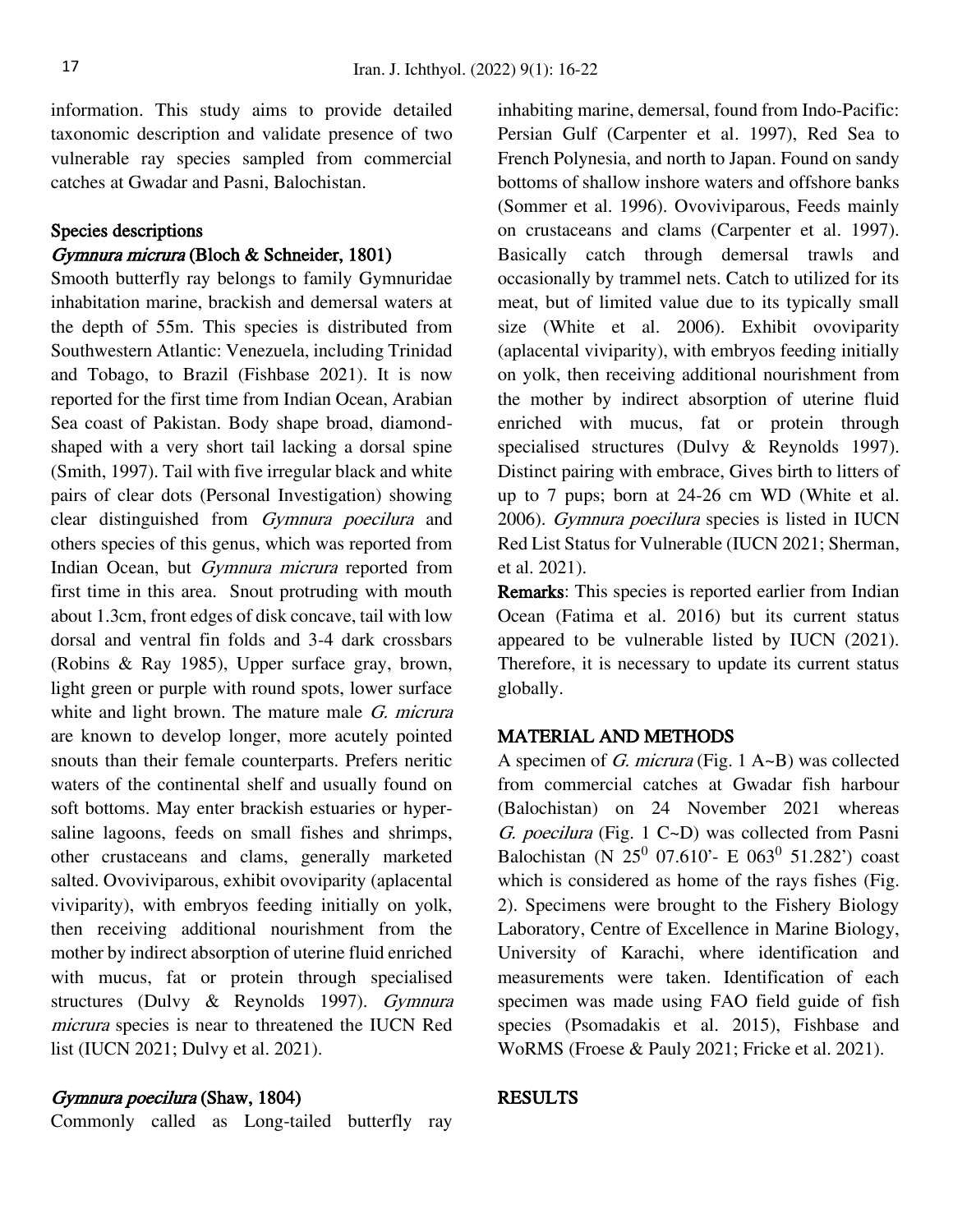

**Fig.1.** A~B dorsal and ventral view of *Gymnura micrura* and C~D *Gymnura poecilura* sampled from Gwadar and Pasni respectively.

In November 2021 major fish landing facilities of the Balochistan coast including Jiwani, Gwadar and Pasni were surveyed. During the survey two vulnerable butterfly rays, Gymnura micrura and Gymnura poecilura was opportunistically collected from commercial catches at Jiwani and Pasni respectively. All taxonomic characters, morphometric and meristic measurements were recorded using information available in Fishbase, FAO field identification guide and WoRMS (Table 1).

Gymnura micrura species has the typical combination of diagnostic features of G. poecilura but having disc and tail are differentiating, including a broad diagonal band of large black and white dots from the upper and lower edge of tail. Fishes identification is the main toll in fisheries science, there are bunch of methods to identified fishes like morphometric measurements, meristic counts,

through otoliths shapes variation, swim bladder position and shape, through gill rakers and arches, molecular bar coding so on. Lack of otoliths in Batoids fishes made them intricate to identification.

#### DISCUSSION

Unusual appearance of aquatic organism is common and assumed to be affected by the ecological stresses or fluctuation of water parameters like water temperature, low or high salinity and currents made by large cargo ships wandering globally. In this study we assumed that presences of G. micrura in Pakistan could possibly transported into Indian Ocean region by the transportation of large cargo ships. Limited research has been documented on Batoid fishes in Pakistan with exception of (Fatima et al. 2016) recorded merely one species of the family Gymnuridae. However, population of ray fishes is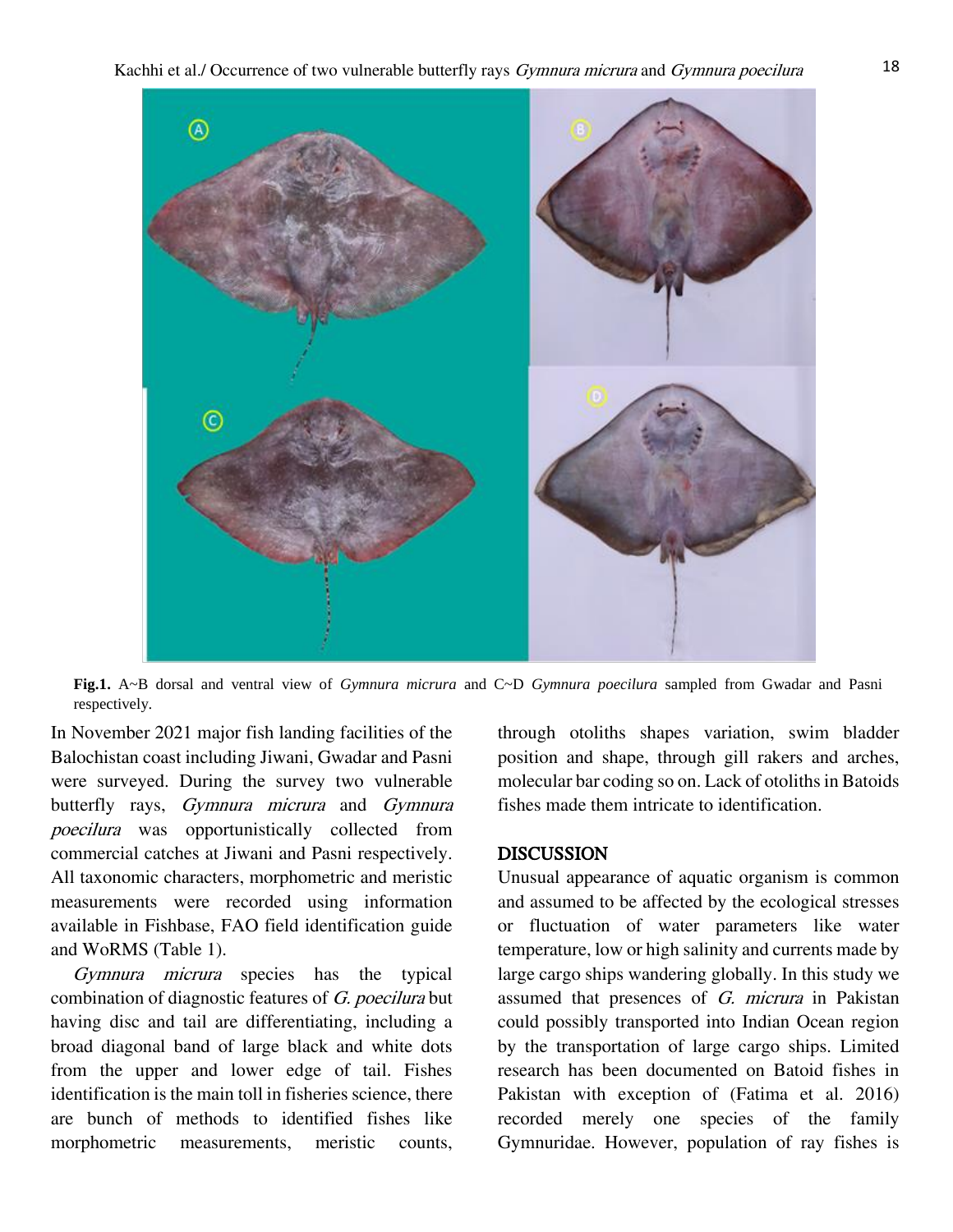**Table 1.** Summary of morphometric measurements (in cm) recorded for *Gymnura micrura* and *Gymnura poecilura* sampled along the Balochistan coast.

| <b>Measurements</b>    | G. micrura | G. poecilura |
|------------------------|------------|--------------|
| Total length           | 24.6       | 25           |
| Standard length        | 17         | 15.2         |
| Disk length            | 33.5       | 31           |
| Total width            | 65         | 60           |
| Eye diameter           | 0.8        | 0.7          |
| Gap between eyes       | 2.9        | 2.3          |
| Snout length           | 1.1        | 1            |
| Spiracle length        | 1.3        | 1.1          |
| Mouth length           | 4          | 3.8          |
| Mouth width            | 1.6        | 1.6          |
| Tail length            | 7          | 9.4          |
| Tail bands             | $5 + 5$    | $10+12$      |
| Gill opening roundness | 0.9        | 0.6          |



**Fig.2.** Bulk of rays being landed at Jiwani fish landing facility along Balochistan coast being considered as the home of rays in Pakistan.

drastically declining due to over fishing and pollution. The rays have been sold at low price is due to meager consumption and religious limitation in Pakistan (Fatima et al. 2016).

Identification of elasmobranches (Batoids) is often

as difficult, as there are moderately few external features on which dissimilarity may be based. The colour is limited supporting and being often drab or else variable within one species. Most characters change significantly during growth (Vossoughi &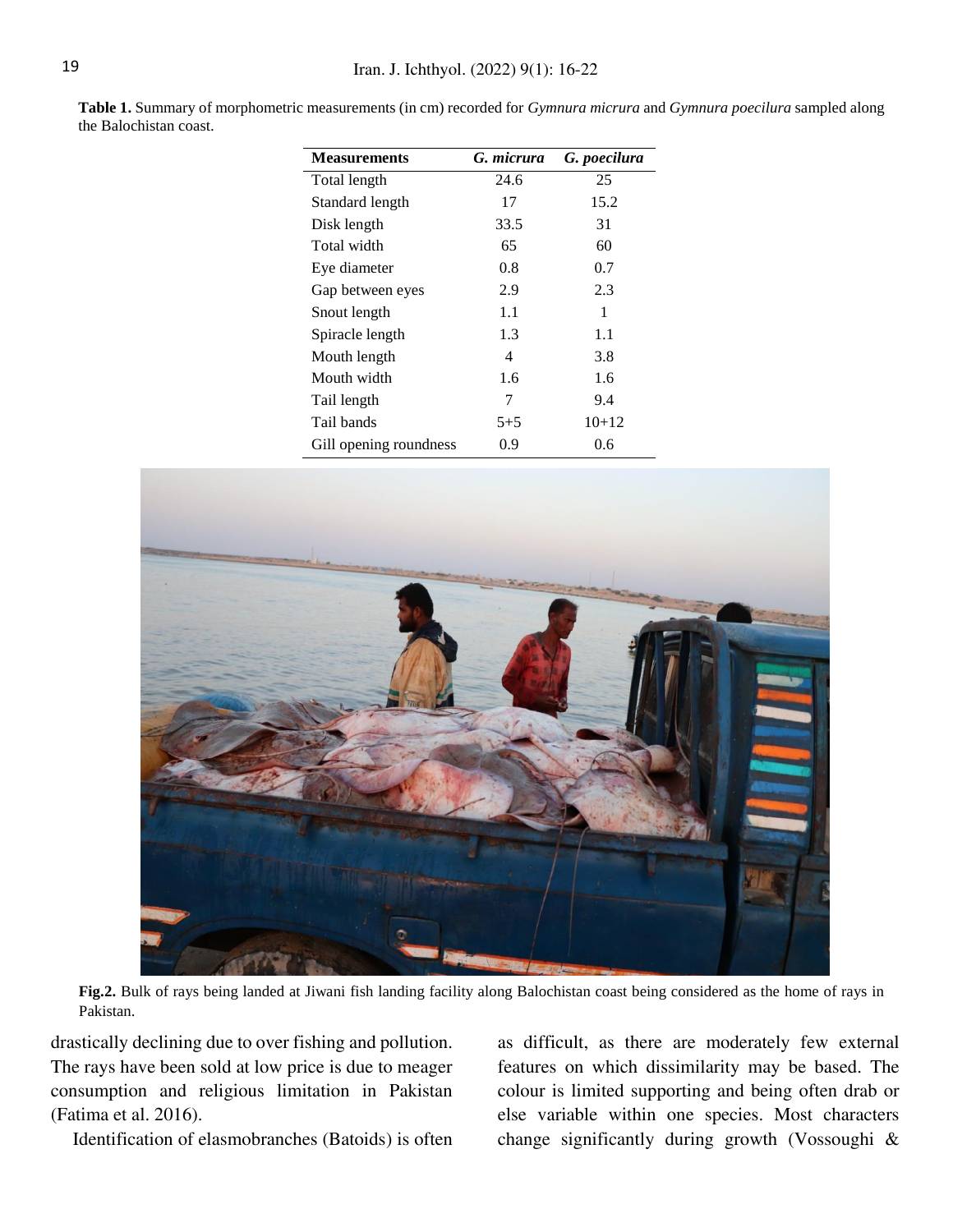Vossoughi, 1999). G. micrura is distributed from Southwestern Atlantic: Venezuela, including Trinidad and Tobago, to Brazil Fishbase (2021). Due to heavy Cargo ships' transportation which made high levels of currents in water is possibly cause of migration to this species in Indian Sea at the region of Arabian Sea Coast of Pakistan. In addition to, G. micrura was not reported previously from these regions. G. micrura are red-listed as 'data deficient' in remaining of the regions including Gulf of Mexico (Grubbs & Ha 2006).

Present study document presence of two butterfly rays inhabiting coastal areas within the geographical region of Pakistan. It is noted that Elasmobranchs a group of untargeted fishes that usually caught as bycatch whereas their derivatives often used in different products to be used in medicinal purpose. According to Seret (2006) their trade becomes attractive globally. Nevertheless, it is primary obligation of every country to protect biodiversity to avoid overharvest of the species for the sake of sustainability. In this regards, it is necessary to update species status and the composition with reliable scientific data. This has profound implications for implementing appropriate conservation strategies. Generally, migratory patterns of fishes are related to oceanographic factors and the currents where their eggs, larvae, and young drift passively with the current, although migration of adult fish toward breeding grounds is usually against the current. Study population biology, ecology and environmental impacts on aquatic organisms particularly bycatch species such as rays should be prioritizing to mitigate extinct challenges particularly in the developing countries.

#### **ACKNOWLEDGMENT**

The research was financially supported under PMDC~West project**.**

#### REFERENCES

Carpenter, K.E.; Krupp, D.A.; & Zajonz, U. 1997. Living marine resources of Kuwait, eastern Saudi Arabia, Bahrain, Qatar, and the United Arab Emirates. FAO species identification field guide for fishery purposes. Col. Plates. Rome, FAO. 293 p +17

- Dulvy, N.K. & Reynolds, J.D. 1997. Evolutionary transitions among egg-laying, live-bearing and maternal inputs in sharks and rays. Proceeding of Royal Society, Biological Sciences 264: 1309-1315.
- Dulvy, N.K..; Charvet, P. & Derrick, D. 2021. Gymnura micrura. The IUCN Red List of Threatened Species, (Accession date 14 May 2022).
- Fatima, A.; Panhwar, S.K.; Shaikh, W.; Mairaj, M.; Farooq, N. & Jahangir, S. 2016. Preliminary Observations on Elasmobranchs Captured in Pakistan. Journal of Aquaculture and Marine Biology 4(4): 00092.
- Fricke, R.; Eschmeyer W.N. & Laan, R. 2022. Catalog of Fishes: Genera, Species, References. http:// researcharchive.calacademyorg/research/ichthyology/c atalog/fishcatmain.asp.
- Froese, R. & Pauly, D. 2021. FishBase. World Wide Web electronic publication. Available from: www.fishbase.org. (Accessed 09.2021).
- Grubbs, R.D. & Ha, D.S. 2006. Gymnura micrura. The IUCN Red List of ThreatenedSpecies. Version 2014.3. www.iucnredlist.org (Accessed 31.12.2021.).
- IUCN. 2021. The IUCN Red list of threatened Species. (Accessed 3.2021) [http://www.iucnredlist.org.](http://www.iucnredlist.org/)
- Kizhakudan, S.J.; Akhilesh, K.V.; Thomas, S.; Yousuf, K.S.S.M.; Sobhana, K.S.; Purushottama, G.B.; Menon, M.; Dash, S.S.; Manojkumar, P.P.; Nair, R.J.; Najmudeen, T.M. & Zacharia, P.U. 2018. Field identification of batoids-a guide to Indian species, CMFRI special publication no. 132. ICAR-Central Marine Fisheries Research Institute, Kochi, 104 p.
- Last, P.R.; White, W.T.; de Carvalho, M.R.; Séret, B.; Stehmann, F.W. & Naylor, G.J.P. 2016. Rays of the world. Cornell University Press, Ithaca. 790 p.
- Moazzam, M. & Osmany, H.B. 2021. Species composition, commercial landings, distribution and conservation of fishes belonging to order Myliobatiformes from Pakistan. Karachi University Journal of Science 49(1): 01-26.
- Nelson, J.S.; Grande, T.C. & Wilson, M.V.H. 2016. Fishes of the world. USA: John Wiley and Sons.  $(5<sup>th</sup>$  ed., 92 p).
- Psomadakis, P.N.; Osmany, H. B. & Moazzam, M. 2015. Field Identification Guide to the Living Marine Resources of Pakistan. FAO Press, Rome.
- Robins, C.R. & Ray, G.C. 1986. A Field Guide to Atlantic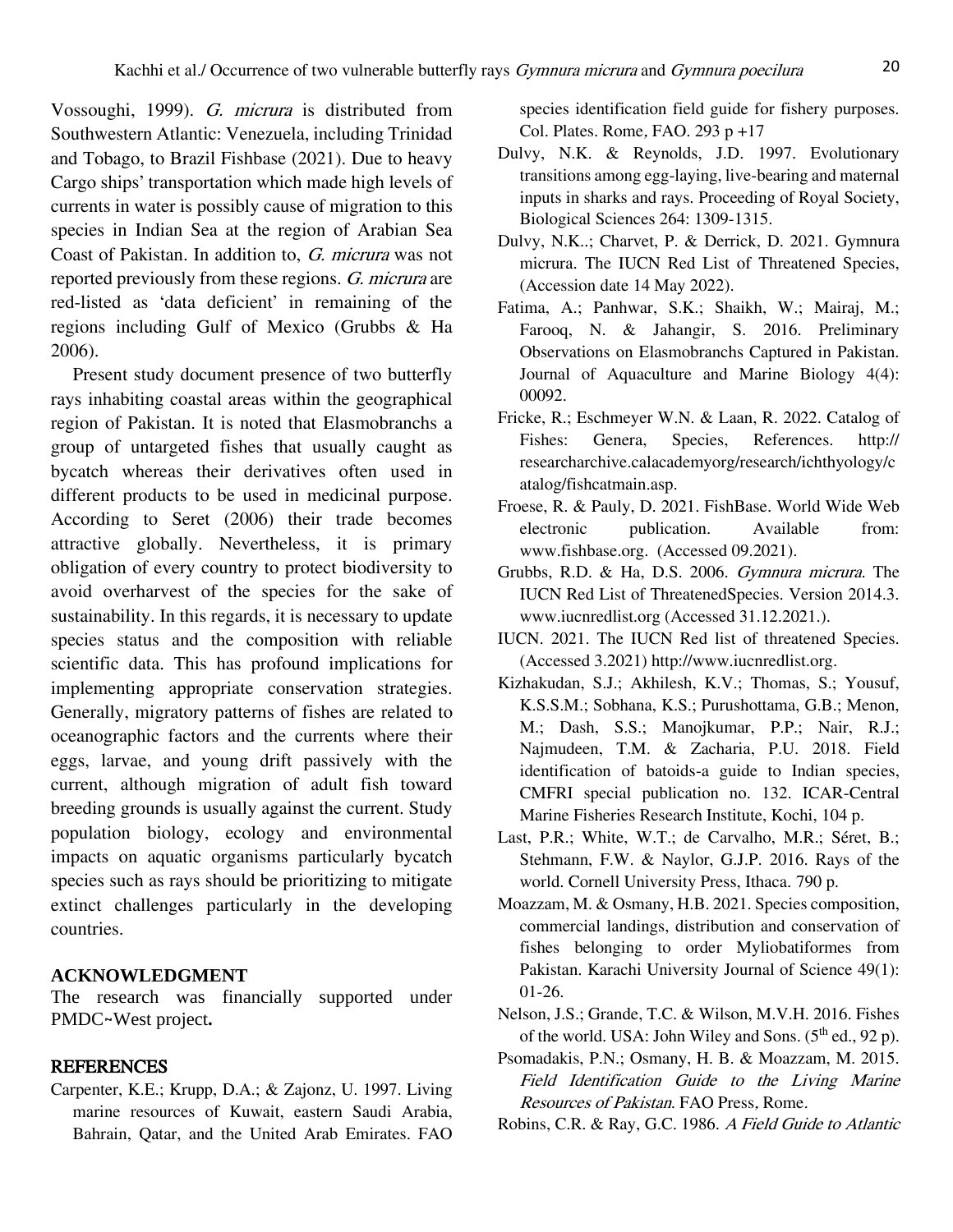Coast Fishes of North America. Houghton Mifflin Company, Boston, U.S.A. 354 p.

- Schaefer, J.T. & Summers, A.P. 2005. Batoid wing skeletal structure: Novel morphologies, mechanical implications, and phylogenetic patterns. Journal of Morphology 264(3): 298-313.
- Seret, B. 2006. Guia de identificacao das principais especies de raias e tubaroes do Atlantico oriental tropical, para observadores de pesca e biologos.
- Shaikh, W. & Panhwar, S.K. 2021. First record of six marine fish species caught occasionally in the northern Arabian Sea in Pakistan. Journal of Fisheries and Aquatic Life 29: 158-163.
- Sherman, C.S.; Akhilesh, K.V.; Bin Ali, A.; Bineesh, K.K.; Derrick, D.; Dharmadi Ebert, D.A.; Fahmi Fernando, D.; Haque, A.B.; Maung, A.; Seyha, L.; Tanay, D.; Tesfamichael, D.; Utzurrum, J.A.T.; Valinassab, T.; Vo, V.Q. & Yuneni, R.R. 2021. Gymnura poecilura. The IUCN Red List of Threatened Species. (Accession date 14 May 2022).
- Smith, C.L. 1997. National Audubon Society field guide to tropical marine fishes of the Caribbean, the Gulf of Mexico, Florida, the Bahamas, and Bermuda. Alfred A. Knopf, Inc., New York. 720 p.
- Sommer, C.; Schneider, W. & Poutiers, J.M. 1996. FAO species identification field guide for fishery purposes. The living marine resources of Somalia. FAO, Rome. 376 p.
- Vossoughi G.H. & Vossoughi, A.R. 1999. Study of batoid fishes in northern part of Hormoz Strait, with emphasis on some species new to the Persian Gulf and Sea of Oman. Indian Journal of Fisheries 46(3): 301-306.
- White, W.T.; Last, P.R.; Stevens, J.D.; Yearsley, G.K. & Fahmi, D. 2006. Economically important sharks and rays of Indonesia. [Hiu dan pari yang bernilai ekonomis penting di Indonesia]. Australian Centre for International Agricultural Research, Canberra, Australia.
- WoRMS (Ed.). 2021. World Register of Marine Species. Available from http://www.marinespecies.org at VLIZ. (Accessed 07.10.2021).
- Yokota, L.; White, W.T. & Carvalho, M.R.de. 2017. Butterfly rays. Family Gymnuridae. 011601 Rays Ch 23-24,27-29,31-32.